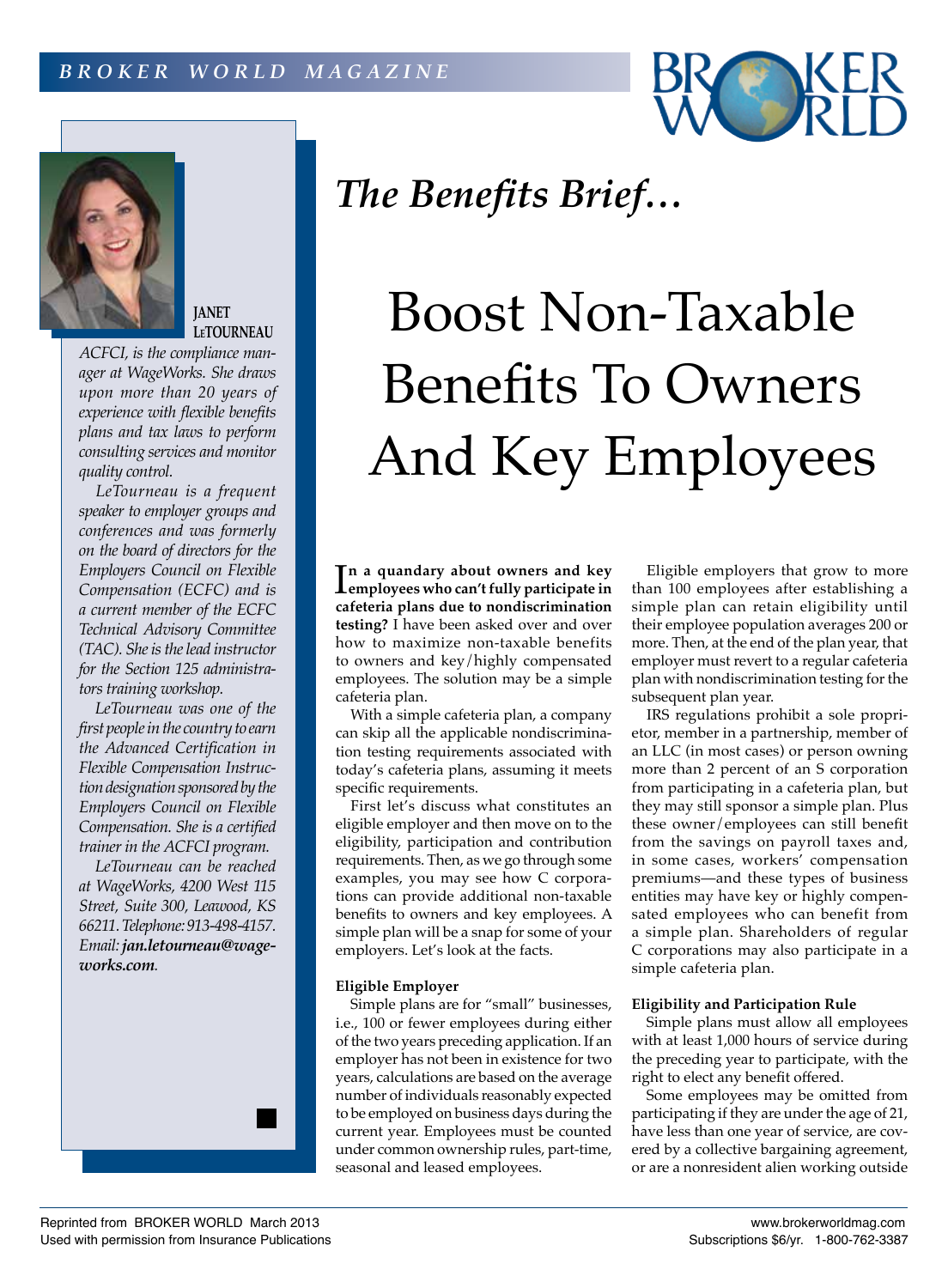# **Chart 1 Without a Simple Cafeteria Plan**

| Owner/<br>Employee<br>Population                              | Compen-<br>sation | <b>Election</b> to<br>Cafeteria<br>Plan | <b>FICA</b><br><b>Savings</b> | <b>POP</b><br>Payment to<br>Carrier | 2 Percent<br>of Comp | 6 Percent<br>of Comp<br>Participants | Two X<br>Election |
|---------------------------------------------------------------|-------------------|-----------------------------------------|-------------------------------|-------------------------------------|----------------------|--------------------------------------|-------------------|
| 2 Owners                                                      | \$400,000         | \$19,600                                | $\mathfrak{L}$<br>284         | 9,600<br>$\mathfrak{L}$             | 8,000<br>\$          | \$24,000                             | \$39,200          |
| 6 Non-Highly<br>Compensated<br>Employees<br>Participating     | 300,000           | 26,000                                  | 1,990                         | 18,000                              | 6,000                | 18,000                               | 52,000            |
| 3 Non-Highly<br>Compensated<br>Employees Not<br>Participating | 150,000           |                                         |                               |                                     | 3,000                |                                      |                   |
| Total                                                         | \$850,000         | \$45,600                                | \$2,274                       | \$27,600                            | \$17,000             | \$42,000                             | \$91,200          |

# **With a Simple Cafeteria Plan**

| Owner/<br>Employee<br>Population                                    | Compen-<br>sation | Election<br>(Increased<br>by POP<br>Portion | Required<br>Contribution<br>6 Percent<br>of Comp | <b>FICA</b><br><b>Savings</b> | Previous<br><b>POP</b><br>Payment | <b>Net</b><br>Additional<br>Funds |
|---------------------------------------------------------------------|-------------------|---------------------------------------------|--------------------------------------------------|-------------------------------|-----------------------------------|-----------------------------------|
| 2 Owners                                                            | \$400,000         | \$29,200                                    | \$24,000                                         | $\mathfrak{L}$<br>75          | \$9,600                           | \$14,325                          |
| 6 Non-Highly<br>Compensated<br>Employees<br>Participating           | 300,000           | 44,000                                      | 18,000                                           | 1,990                         | 18,000                            | (\$1,990)                         |
| 3 Non-Highly<br>Compensate<br><b>Employees Not</b><br>Participating | 150,000           |                                             |                                                  |                               |                                   |                                   |
| Total                                                               | \$850,000         | \$73,200                                    | \$42,000                                         | \$2,065                       | \$27,600                          | \$12,335                          |

of the United States whose income did not come from a U.S. source.

# **Required Employer Contributions**

Required employer contributions can be delivered through the plan by either of two methods.

**Non-Elective.** Contributions must be equal to a uniform percentage of not less than 2 percent of an employee's compensation for the plan year. This amount is made available to all eligible employees, even if they do not make salary deductions.

**Matching.** Contributions may be the lesser of twice the amount of an employee's salary reduction contributions or 6 percent of an employee's compensation for the plan year.

Employer contributions must be available to be used for any qualified benefit offered through the plan, but cash need not be an option for these required employer contributions. Employer contributions cannot be made to highly compensated or key employees at a greater rate than to rank-and-file employees.

# **Non-Discrimination Tests**

*What does all this "buy" an employer?* In addition to some serious payroll tax savings, there's no more complicated and confusing nondiscrimination testing associated with offering a regular cafeteria plan. Two of those most frequently failed tests are the dependent care 55 percent concentration test and the overall 25 percent concentration test. Let's work through one case example to see how the 25 percent concentration tests can affect a regular cafeteria plan and how the implementation of a simple cafeteria plan can benefit owners and key employees.

Let's assume there are two owners and nine other employees. The owners elect \$19,600 and six non-highly compensated employees elect \$26,000 for a total of \$45,600 in salary reductions. These amounts include premiums for employer-provided health coverage, dependent care and a health FSA.

This scenario would not pass the 25 percent concentration test because \$19,600 divided by \$45,600 equals 43 percent of total benefits going to key employees. In order